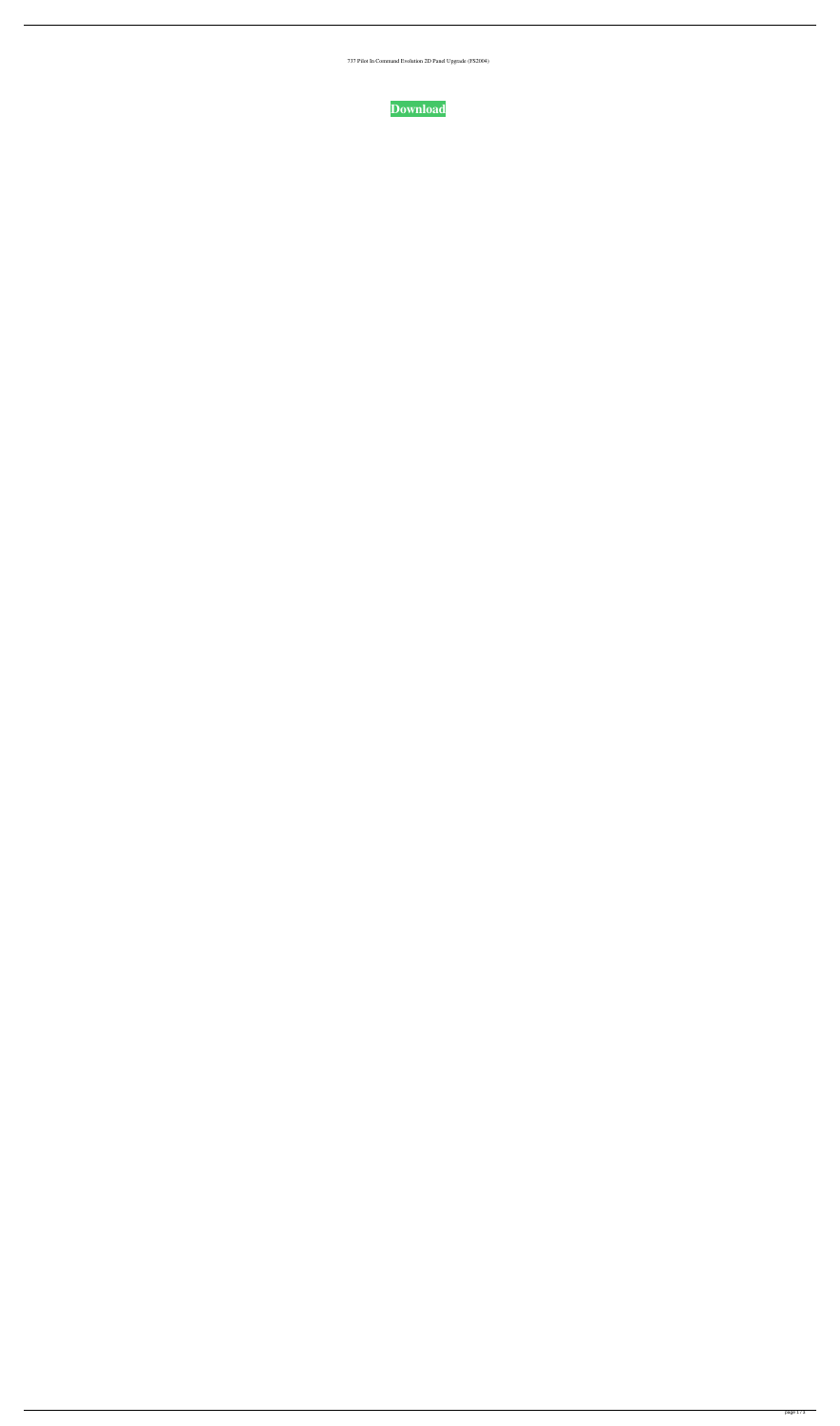NEXT GENERATION: Maximum realism with the 737 PIC Evolution 2D panel upgrade. The standard instrument panels have been replaced with new ones. These new instruments are fully interactive with the aircraft. External links C aircraft Category:2000s United States ultralight aircraft Category:Homebuilt aircraftSealord Sealord is a Canadian cable television and radio company based in Toronto, Ontario. It operates some of the largest cable network subsidiary of Cable World. History Sealord was founded in 1986 as a cable distributor. It branched into media in the 1990s, with the purchase of some of the cable networks of Canadian Radio-television and Telecommunication Continental Cablevision, and Sullivan Broadcasting. Sealord's capital increases have been common. Between 1995 and 1997, the company's stock rose from \$9.25 to \$13.50. In early 1997, Sealord reported its first quarterly lo 2004. The company was purchased by Cable World, a cable company founded in 1996, on April 1, 2004. At the time of the purchase, Sealord had 800,000 subscribers, operating television and radio stations, including CFTO-DT an month, Sealord purchased the radio station CFGC-FM, which was relaunched as Magic 89.9 the same year. Sealord's first acquisition of a radio station, CFGC-FM, was "a move to bring an urban radio station" to the Toronto mar into a hit-music station" under the same ownership as the company's television channels. Television station acquisitions Sealord (owner) purchased: Television stations that were distributed by Canadian Radio-te